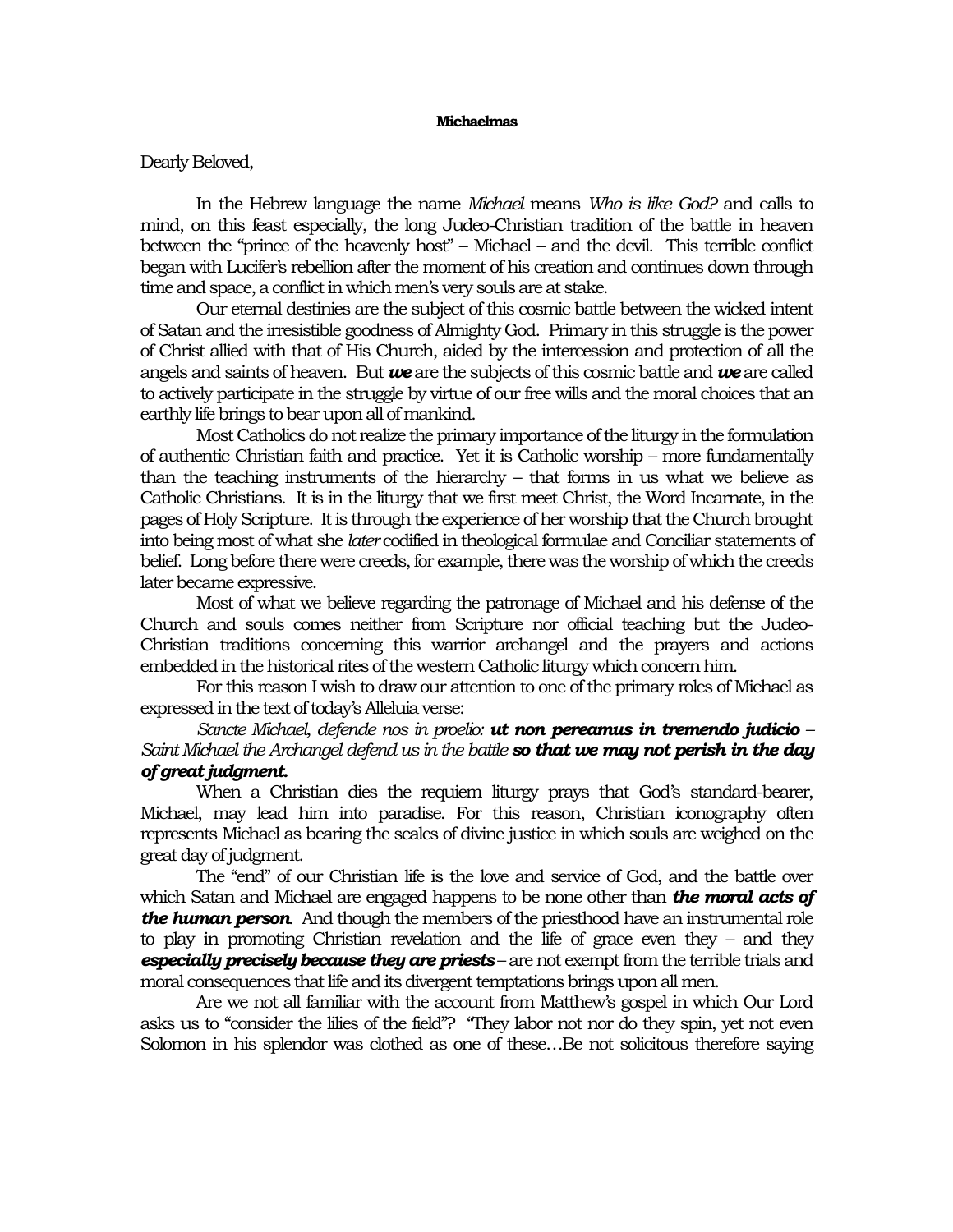what shall we eat or what shall we wear? … Seek ye first the Kingdom of God and His justice, and all these things shall be added unto you…"

The ultimate reason for our life is *not* the petty distractions and conflicts that the devil and his henchmen seek to induce into our hearts as central or important. Our seeking the Kingdom of God first, above all, and in all, is *the one thing that must prevail before every other concern* – it is the one thing that must inform our every other action. For this seeking is nothing else than **charity begun**: it is the Kingdom of God already come upon us, a foretaste of the reality of God's own life in the glory of heaven.

In today's Mass we commemorate Michael by reminding ourselves of his role in our salvation. What must this quest *be*, before all else, in seeking the Kingdom of God and His justice? It is a reflection of that cosmic battle waged in our own bodies and souls so explicitly described by Saint Paul in his Letter to the Galations:

(Read Gal. 5, 16-24. Cf. Epistle appointed to Pent. XIV)

Our appeal to Michael *ut non pereamus in judicio terriblile – that we not perish on the terrible day of judgment* is a cry to him for help so that we might *truly* pass from fleshly behavior to a Christian life which is truly *spiritual* - inits *motivations*and in its *fruits*.

Beloved, I assure you that this battle is *real* and our religion is the armament with which it must be carried out. Paul encourages us with *urgency* to make a *definitive choice*: walk according to the spirit and not according to the flesh, or the one fights against the other in a battle that seeks the extinction of the opposing force. As Christians we must *necessarily* choose the Spirit and its fruits; we must *necessarily* turn from a fleshly conduct with its crop of human destruction.

This conversion, then, is a radical *call to action*in the daily life of the true Christian. Our religion is an *illusion*if we busy ourselves with endless projects, activities and concerns while failing in the central *necessity*of truly seeking God before all else.

*Ut non pereamus in judicio – lest we perish in the day of great judgment we must judge ourselves*, *not others*, as to the effect of our conduct, as to the results of our actions together as Catholics. What then are the fruits of the *spirit*, those effects of grace **lived**, of God's mercies received and made present in us and towards those whom we touch? They will be charity, joy, peace patience benignity, goodness, longanimity, mildness, faith, modesty, continence and chastity. These fruits, *in their visible, discernible presence*, are the measure of the authenticity of our Christian religious practice and its effect in the world around us. These must mark the priest, *especially*, in his conduct with his brothers and those to whom he ministers.

By way of direct contrast, the works of the flesh, unhappily litanized by Paul, yield fruits of destruction: enmity, contention, wrath, quarrels, dissensions, divisions, envies, murders and things of a similar nature. They are not evidence of true religious practice: *they are evidence of its absence*, no matter how noble the other intentions may have been around which the devil has insinuated these fruits instead. Paul quite clearly says that "they who do such things shall not obtain the kingdom of heaven". In this regard, such fruits among priests are particularly ruinous against an authentic ministration of the Paschal Mystery.

Therefore, Beloved, it is precisely from such negative works that we call upon Michael to defend us, for it is precisely this *struggle against ourselves*, our wicked tendencies, our